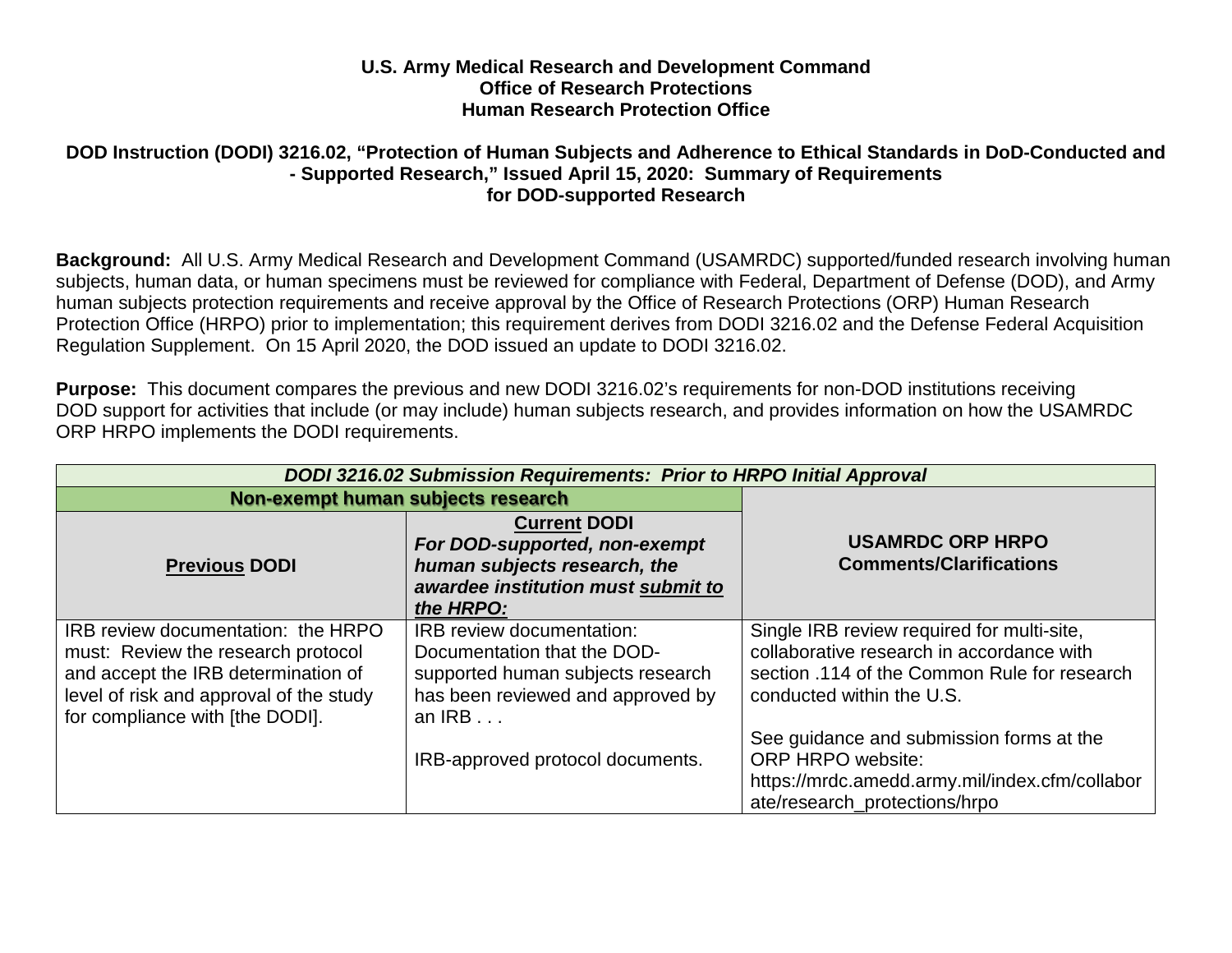| DODI 3216.02 Submission Requirements: Prior to HRPO Initial Approval                                                                                                                                                                                                                          |                                                                                                                                                                 |                                                                                                                                                                                                                                                                                                                                                 |
|-----------------------------------------------------------------------------------------------------------------------------------------------------------------------------------------------------------------------------------------------------------------------------------------------|-----------------------------------------------------------------------------------------------------------------------------------------------------------------|-------------------------------------------------------------------------------------------------------------------------------------------------------------------------------------------------------------------------------------------------------------------------------------------------------------------------------------------------|
| Non-exempt human subjects research                                                                                                                                                                                                                                                            |                                                                                                                                                                 |                                                                                                                                                                                                                                                                                                                                                 |
| <b>Previous DODI</b>                                                                                                                                                                                                                                                                          | <b>Current DODI</b><br>For DOD-supported, non-exempt<br>human subjects research, the<br>awardee institution must submit to<br>the HRPO:                         | <b>USAMRDC ORP HRPO</b><br><b>Comments/Clarifications</b>                                                                                                                                                                                                                                                                                       |
| Scientific merit: When conducting non-<br>exempt human subjects research, the<br>IRB review must consider the scientific<br>merit of the research. The IRB may rely<br>on outside experts to provide an<br>evaluation of the scientific merit.                                                | Scientific merit: Documentation that<br>the DOD-supported human subjects<br>research has been reviewed and<br>approved by an IRB, including<br>scientific merit |                                                                                                                                                                                                                                                                                                                                                 |
| Education and Training: [The HRPO<br>must] evaluate the non-DOD<br>institution's education and training<br>policies to ensure the personnel are<br>qualified to perform the research. The<br>rigor of the evaluation should be<br>appropriate for the complexity and risk<br>of the research. | <b>Education and Training:</b><br>Documentation of key investigators'<br>human research protection training.                                                    | ORP HRPO requires documentation of current<br>human subjects protection training for the<br>Principal Investigator and all Associate<br>Investigators named on the protocol.                                                                                                                                                                    |
| Assurance: At a minimum, the HRPO<br>must confirm the non-DOD institution<br>has a Federal assurance appropriate for<br>the research in question.                                                                                                                                             | Assurance: Current Federalwide<br>Assurance (FWA) and IRB registration<br>numbers.                                                                              | All non-DOD institutions (both U.S. and<br>international sites) whose employees<br>interact/intervene with research subjects or<br>their identifiable data must have an approved<br>FWA. Additional information available at the<br><b>ORP HRPO website:</b><br>https://mrdc.amedd.army.mil/index.cfm/collabor<br>ate/research_protections/hrpo |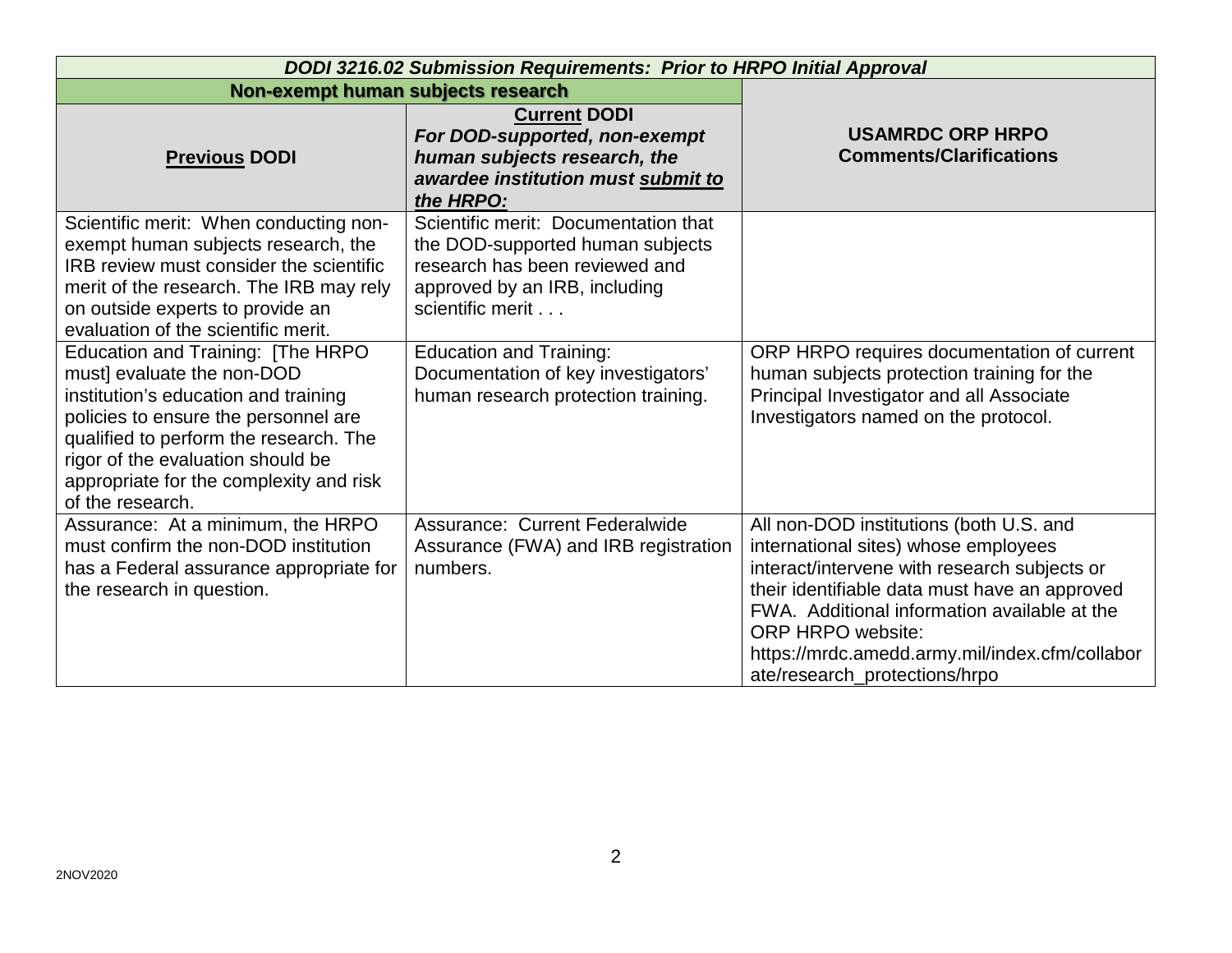| <b>DODI 3216.02 Submission Requirements: Prior to HRPO Initial Approval</b> |                                                 |                                                |
|-----------------------------------------------------------------------------|-------------------------------------------------|------------------------------------------------|
| Exempt human subjects research and research not involving human             |                                                 |                                                |
| subjects                                                                    |                                                 |                                                |
|                                                                             | <b>Current DODI</b>                             | <b>USAMRDC ORP HRPO</b>                        |
|                                                                             | For DOD-supported, non-exempt                   | <b>Comments/Clarifications</b>                 |
| <b>Previous DODI</b>                                                        | human subjects research, the                    |                                                |
|                                                                             | awardee institution must submit to<br>the HRPO: |                                                |
| Institutional Determinations: When the                                      | Institutional determinations: For DOD-          | See guidance and submission forms at           |
| contract or other agreement may                                             | supported research that is <b>exempt or</b>     | https://mrdc.amedd.army.mil/index.cfm/collabor |
| include research involving human                                            | does not involve human subjects                 | ate/research_protections/hrpo                  |
| subjects and if the non-DOD institution                                     | the awardee institution must submit to          |                                                |
| determines either the activity is not                                       | the HRPO institutional documentation            |                                                |
| research involving human subjects                                           | of the determination that the research          |                                                |
| or is exempt research involving human                                       | is either not human subjects research,          |                                                |
| subjects, the HRPO must concur with                                         | exempt human subjects research, or              |                                                |
| the performing institution's                                                | limited IRB review, to include all              |                                                |
| determination before activity can begin.                                    | protocol documents.                             |                                                |

| <b>DODI 3216.02 Submission Requirements: After HRPO Approval</b>                                                                                                                                                                                |                                                                                                                                                                                 |                                                                                                                                                                                                                                                                                        |
|-------------------------------------------------------------------------------------------------------------------------------------------------------------------------------------------------------------------------------------------------|---------------------------------------------------------------------------------------------------------------------------------------------------------------------------------|----------------------------------------------------------------------------------------------------------------------------------------------------------------------------------------------------------------------------------------------------------------------------------------|
| <b>Previous DODI</b>                                                                                                                                                                                                                            | <b>Current DODI</b><br>The non-DOD institution must<br>promptly notify the HRPO of:                                                                                             | How Defined/Implemented by the<br><b>USAMRDC ORP HRPO:</b>                                                                                                                                                                                                                             |
| The HRPO must review and accept<br>IRB-approved substantive changes to<br>an approved research protocol before<br>they are implemented.                                                                                                         | IRB-approved changes to human<br>subjects research that involve:<br>- changes to key investigators or<br>institutions<br>- decreased benefit or increased risk                  | Substantive modifications to the research<br>protocol and any modifications that could<br>potentially increase risk to subjects must be<br>submitted to the HRPO for approval prior to<br>implementation.                                                                              |
| The non-DOD institution must promptly<br>notify the HRPO of the following: when<br>significant changes to the research<br>protocol are approved by the IRB, if<br>the IRB used to review and approve the<br>research changes to a different IRB | to subjects in greater than minimal risk<br>research as defined in Part 219 of<br>Title 32<br>- addition of vulnerable populations, or<br>DOD-affiliated personnel as subjects. | The USAMRDC ORP HRPO defines a<br>substantive modification as a change in<br>Principal Investigator, change or addition of an<br>institution (Note: HRPO review and approval of<br>institution is required.), change to the IRB of<br>Record, elimination or alteration of the consent |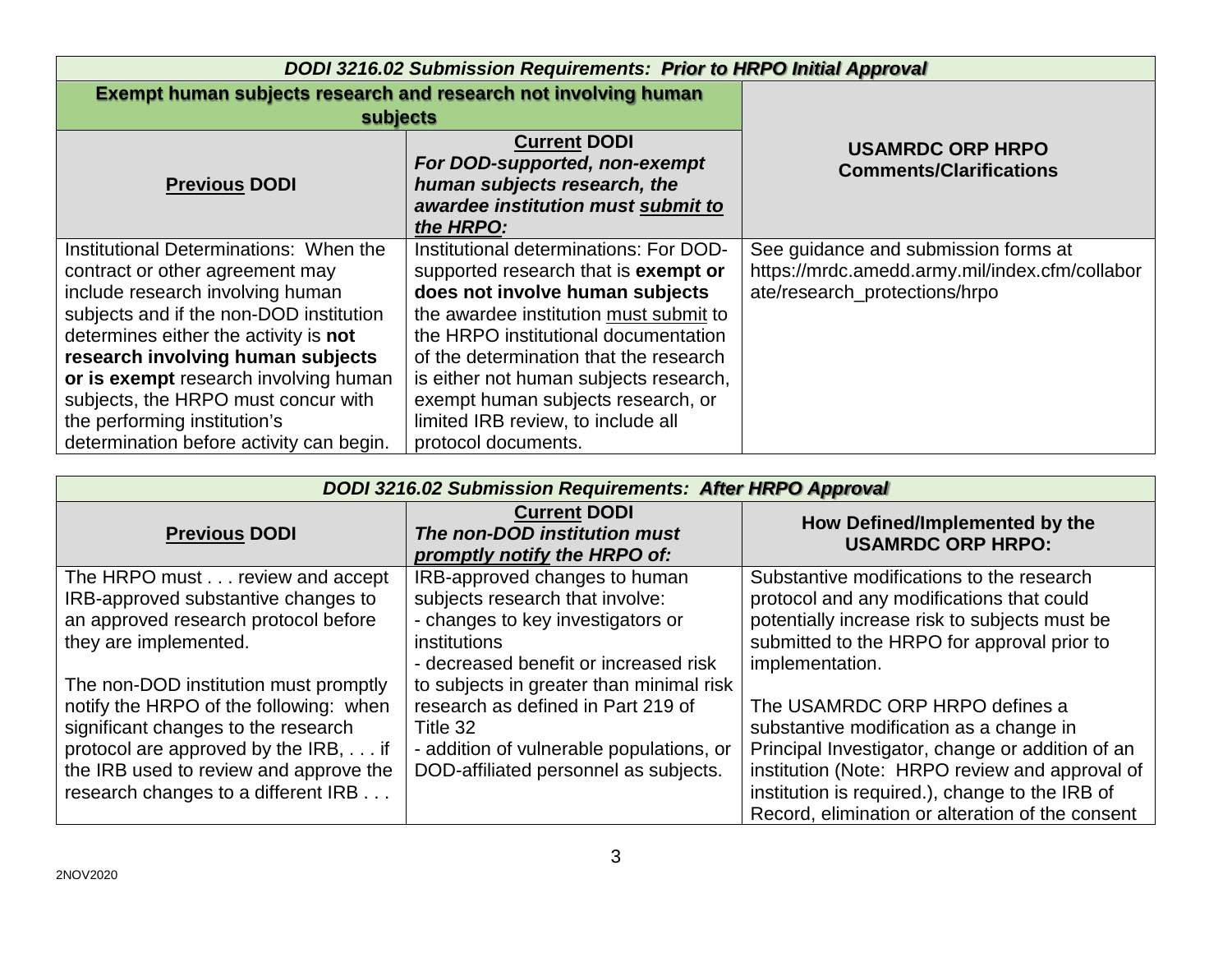| <b>DODI 3216.02 Submission Requirements: After HRPO Approval</b>                                |                                                                                     |                                                                                                                                                                                                                                                                                                          |
|-------------------------------------------------------------------------------------------------|-------------------------------------------------------------------------------------|----------------------------------------------------------------------------------------------------------------------------------------------------------------------------------------------------------------------------------------------------------------------------------------------------------|
| <b>Previous DODI</b>                                                                            | <b>Current DODI</b><br>The non-DOD institution must<br>promptly notify the HRPO of: | How Defined/Implemented by the<br><b>USAMRDC ORP HRPO:</b>                                                                                                                                                                                                                                               |
|                                                                                                 | Transfer of human subjects research<br>oversight to a different IRB.                | process, change to the study population that<br>has regulatory implications (e.g. adding<br>children, adding active duty population, etc.),<br>significant change in study design (i.e. would<br>prompt additional scientific review), or a change<br>that could potentially increase risks to subjects. |
| The HRPO must ensure the IRB<br>conducts an appropriate continuing<br>review at least annually. | The results of the IRB's continuing<br>review, if required.                         | A copy of the IRB continuing review approval<br>letter, submitted to the ORP HRPO as soon as<br>possible after receipt of approval (if applicable).                                                                                                                                                      |
| Not specifically addressed.                                                                     | A DOD-supported study's closure.                                                    | The final study report submitted to the IRB,<br>including a copy of any acknowledgement<br>documentation and any supporting documents,<br>submitted to the ORP HRPO as soon as all<br>documents become available.                                                                                        |

| <b>DODI 3216.02 Prompt Reporting Requirements</b>                                                                                                                                                                                                                                                                                                                                                       |                                                                                                                                                                                                                                                                             |                                                                                                                                                                                                                                                                                                                                                                              |
|---------------------------------------------------------------------------------------------------------------------------------------------------------------------------------------------------------------------------------------------------------------------------------------------------------------------------------------------------------------------------------------------------------|-----------------------------------------------------------------------------------------------------------------------------------------------------------------------------------------------------------------------------------------------------------------------------|------------------------------------------------------------------------------------------------------------------------------------------------------------------------------------------------------------------------------------------------------------------------------------------------------------------------------------------------------------------------------|
| <b>Previous DODI</b>                                                                                                                                                                                                                                                                                                                                                                                    | <b>Current DODI</b><br>The non-DOD institution must<br>promptly notify the HRPO of:                                                                                                                                                                                         | As Defined/Implemented by the<br><b>USAMRDC ORP HRPO</b><br>The following study events must be<br>promptly reported to the HRPO:                                                                                                                                                                                                                                             |
| The non-DOD institution must promptly<br>notify the HRPO of the following:<br>when the institution is notified by any<br>Federal department or agency or<br>national organization that any part of its<br>HRPP is under investigation for cause<br>involving a DOD-supported research<br>protocol, and all UPIRTSOs,<br>suspensions, terminations, and serious<br>or continuing noncompliance regarding | Notification by any federal body, State<br>agency, official governing body of a<br>Native American or Alaskan native<br>tribe, other entity, or foreign<br>government that the non-DOD<br>institution's DOD-supported human<br>subjects research is under<br>investigation. | The knowledge of any pending compliance<br>inspection/visit by the Food and Drug<br>Administration (FDA), Office for Human<br>Research Protections, or other government<br>agency concerning this clinical investigation or<br>research.<br>The issuance of inspection reports, FDA Form<br>483, warning letters, or actions taken by any<br>government regulatory agencies. |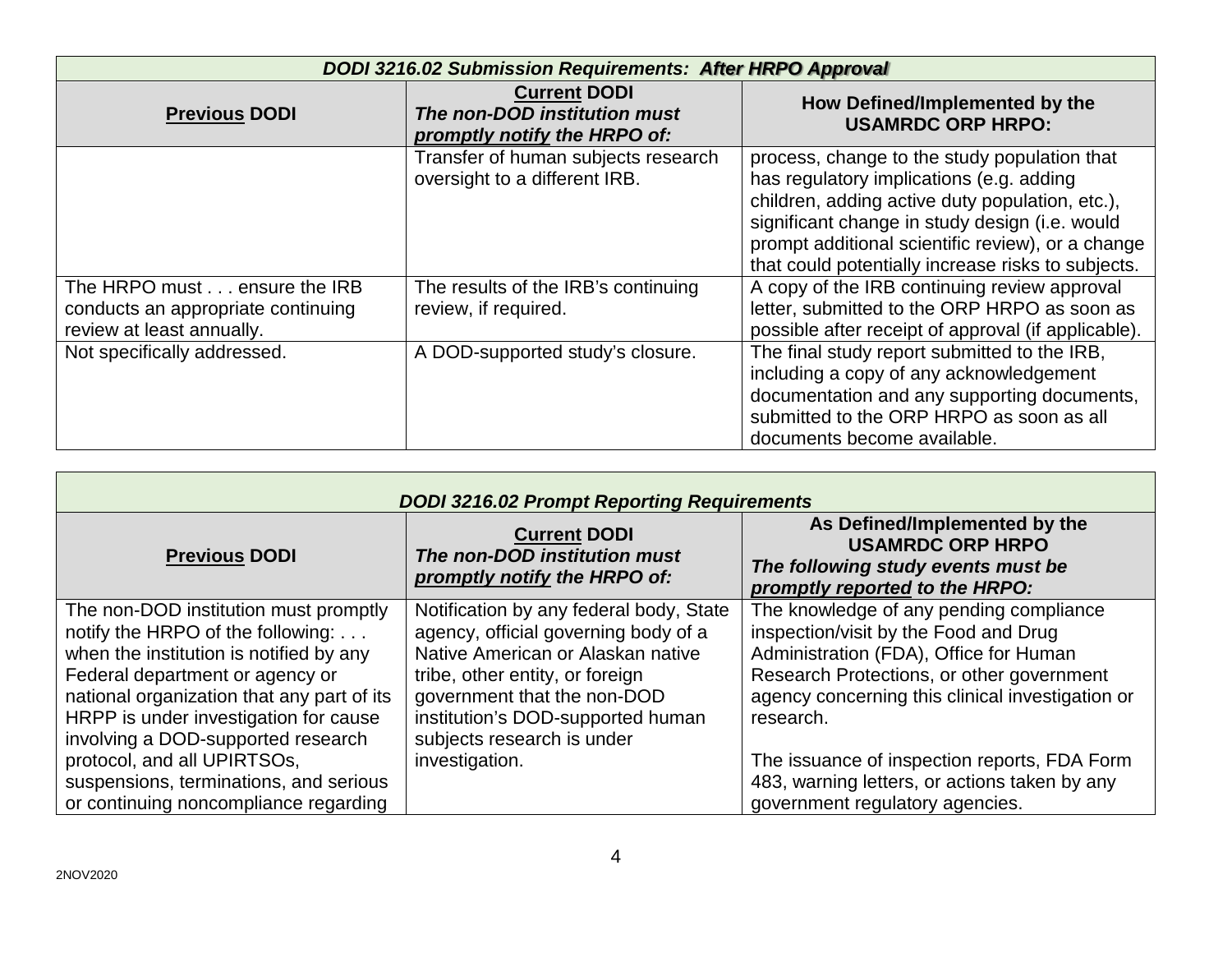| <b>DODI 3216.02 Prompt Reporting Requirements</b>   |                                                                                                                                                     |                                                                                                                                                                                  |
|-----------------------------------------------------|-----------------------------------------------------------------------------------------------------------------------------------------------------|----------------------------------------------------------------------------------------------------------------------------------------------------------------------------------|
| <b>Previous DODI</b>                                | <b>Current DODI</b><br>The non-DOD institution must<br>promptly notify the HRPO of:                                                                 | As Defined/Implemented by the<br><b>USAMRDC ORP HRPO</b><br>The following study events must be<br>promptly reported to the HRPO:                                                 |
| DOD-supported research involving<br>human subjects. | Any problems involving risks to<br>subjects or others, suspension or<br>termination of IRB approval, or any<br>serious or continuing noncompliance  | All unanticipated problems involving risk to<br>subjects or others (UPIRTSOs).<br>Suspensions, clinical holds (voluntary or                                                      |
|                                                     | pertaining to DOD-supported human<br>subjects research.                                                                                             | involuntary), or terminations of this research by<br>the IRB, the institution, the sponsor, or<br>regulatory agencies.                                                           |
|                                                     |                                                                                                                                                     | Any instances of serious or continuing<br>noncompliance with the federal regulations or<br>IRB requirements.                                                                     |
|                                                     | Change in status when a previously<br>enrolled human subject becomes a<br>prisoner, and the protocol was not<br>reviewed and approved by the IRB in | Change in subject status when a previously<br>enrolled human subject becomes a prisoner<br>must be promptly reported to the USAMRDC<br>ORP HRPO. The report must include actions |
|                                                     | accordance with Subpart C, Subpart<br>46 of Title 45, CFR.                                                                                          | taken by the institution and the IRB.                                                                                                                                            |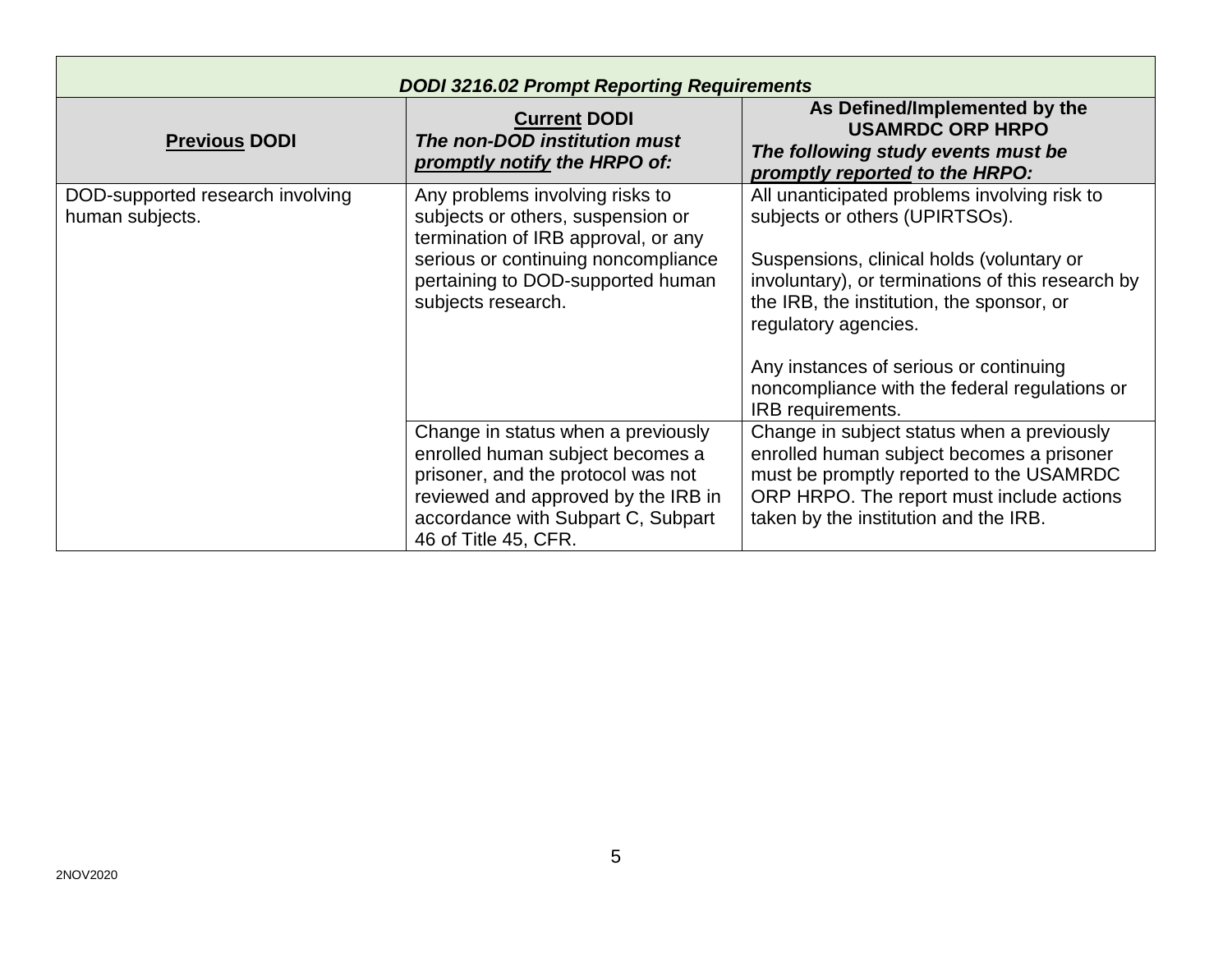| <b>Additional Requirements</b>                                                                                                                                                                                                                                                                                       |                                                                                                                                                                                                                                                                                                                                                                                                                                                                                   |                                                                                                                                                                                                                                                                                                                                          |  |
|----------------------------------------------------------------------------------------------------------------------------------------------------------------------------------------------------------------------------------------------------------------------------------------------------------------------|-----------------------------------------------------------------------------------------------------------------------------------------------------------------------------------------------------------------------------------------------------------------------------------------------------------------------------------------------------------------------------------------------------------------------------------------------------------------------------------|------------------------------------------------------------------------------------------------------------------------------------------------------------------------------------------------------------------------------------------------------------------------------------------------------------------------------------------|--|
| <b>Previous DODI</b>                                                                                                                                                                                                                                                                                                 | <b>Current DODI</b><br>The non-DOD Institution must also:                                                                                                                                                                                                                                                                                                                                                                                                                         | <b>Comments/Clarifications</b>                                                                                                                                                                                                                                                                                                           |  |
| Records maintained by non-DOD<br>institutions that document compliance<br>or noncompliance with [the DODI] shall<br>be made accessible for inspection and<br>copying by authorized representatives<br>of the DOD at reasonable times and in<br>a reasonable manner as determined by<br>the supporting DOD Component. | Make records that document<br>compliance or noncompliance with<br>DODI 3216.02 accessible for<br>inspection and copying, as determined<br>by DOD HRPP personnel, by<br>authorized DOD representatives.                                                                                                                                                                                                                                                                            | Essentially unchanged from previous DODI.<br>The ORP HRPO may conduct random or for-<br>cause audits or site visits and require access to<br>records.<br>This DODI requirement is the basis for requiring<br>information in the informed consent document<br>to inform subjects that the DOD may have<br>access to identifiable records. |  |
| The non-DOD institution shall comply<br>with the terms of the DFARS clause or<br>comparable language used in the<br>agreement with the DOD Component<br>supporting the research involving<br>human subjects                                                                                                          | Recognize that failure to comply with<br>applicable requirements may result in<br>the DOD:<br>a. Wholly or partially terminating or<br>suspending the award;<br>b. Temporarily withholding payment<br>under the award pending correction of<br>the deficiency;<br>c. Disallowing all or part of the cost of<br>the activity or action that is not in<br>compliance; and/or<br>d. Contacting publishers of articles<br>that reference the noncompliant<br>human subjects research. | See acquisition regulations (DFARS clause<br>252.235-7004) and terms of award                                                                                                                                                                                                                                                            |  |
| Non-DOD institutions shall comply with<br>requirements of this Instruction<br>applicable to them.                                                                                                                                                                                                                    | Recognize that DOD-supported<br>research should comply with the<br>whole of DODI 3216.02 when<br>applicable.                                                                                                                                                                                                                                                                                                                                                                      |                                                                                                                                                                                                                                                                                                                                          |  |
| No comparable requirement.                                                                                                                                                                                                                                                                                           | Promptly notify the HRPO of change<br>in status when a previously enrolled<br>human subject becomes pregnant, or<br>when the researcher learns that a<br>previously enrolled human subject is                                                                                                                                                                                                                                                                                     | The ORP HRPO implements this element by<br>requiring the prompt reporting of all UPIRTSOs.<br>Only on-study pregnancies that also constitute<br>a UPIRTSO (as determined by the reviewing                                                                                                                                                |  |